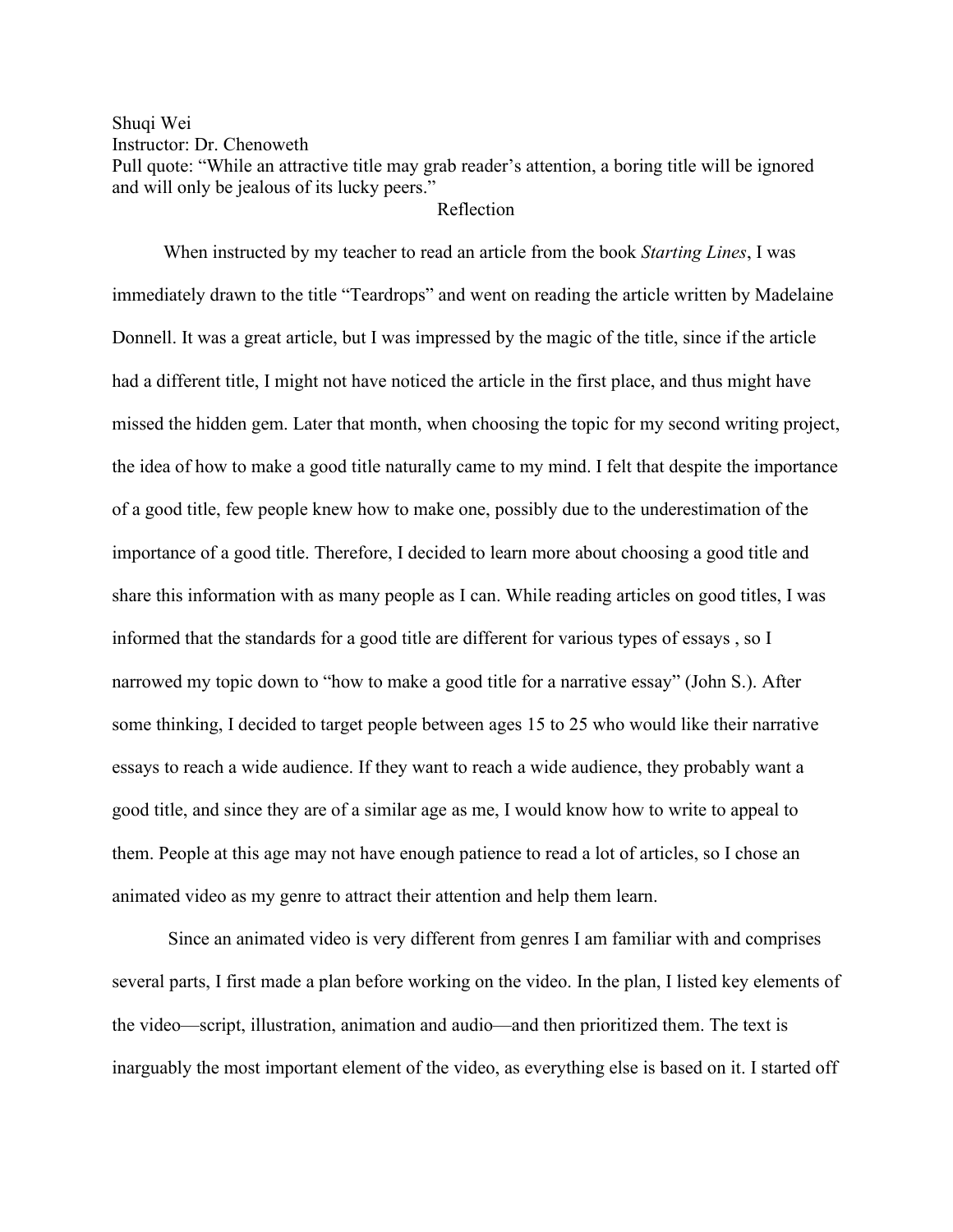with the text, marked where to show illustrations, and drew pictures according to the mark. I then recorded an audio file for my entire text, and then inserted pictures in my project according to the audio. The last thing I did was add the animation. Animation is surely an important aspect for an animated video, but I wouldn't know the effect until I finished other parts (for example, if my pace for a sentence is slow, I wouldn't add "fade in" as the effect, as it would only emphasize my slow pace).

Writing the text for a video is a very different experience from writing for an essay required by a class. I still need to have good grammar and smooth transitions, but instead of using formal language and fancy words, I tried to teach in a conversational way. I did this not only to match the relaxing nature of an animated video, but also to make myself approachable to my audience. I imagined my audience to be my friends, but unfortunately, they are picky friends who prefer to have a funny and concise conversation. As a result, I tried to keep sentences short and make the topic sound fun to keep the audience's interest.

While trying to hold the attention of my viewers, I didn't forget the purpose of this video: to teach them how to make a good title for a narrative essay and help them memorize key information. To achieve this, I carefully selected what information to include and what to leave out. For example, I didn't mention when to make the title during one's writing process, as this would probably require an explanation of at least 100 words, and I didn't want to overload my audience with too much information. For each point I mentioned, I kept it concise and explained in no more than four sentences. I tried to keep a balance—I divided my text into seven sections, with each section at approximately the same length. Before I did that, one of those sections was longer than the others, but I became bored after reading the long section and the next short section, so I made the change. Furthermore, I added a summary section at the end to reinforce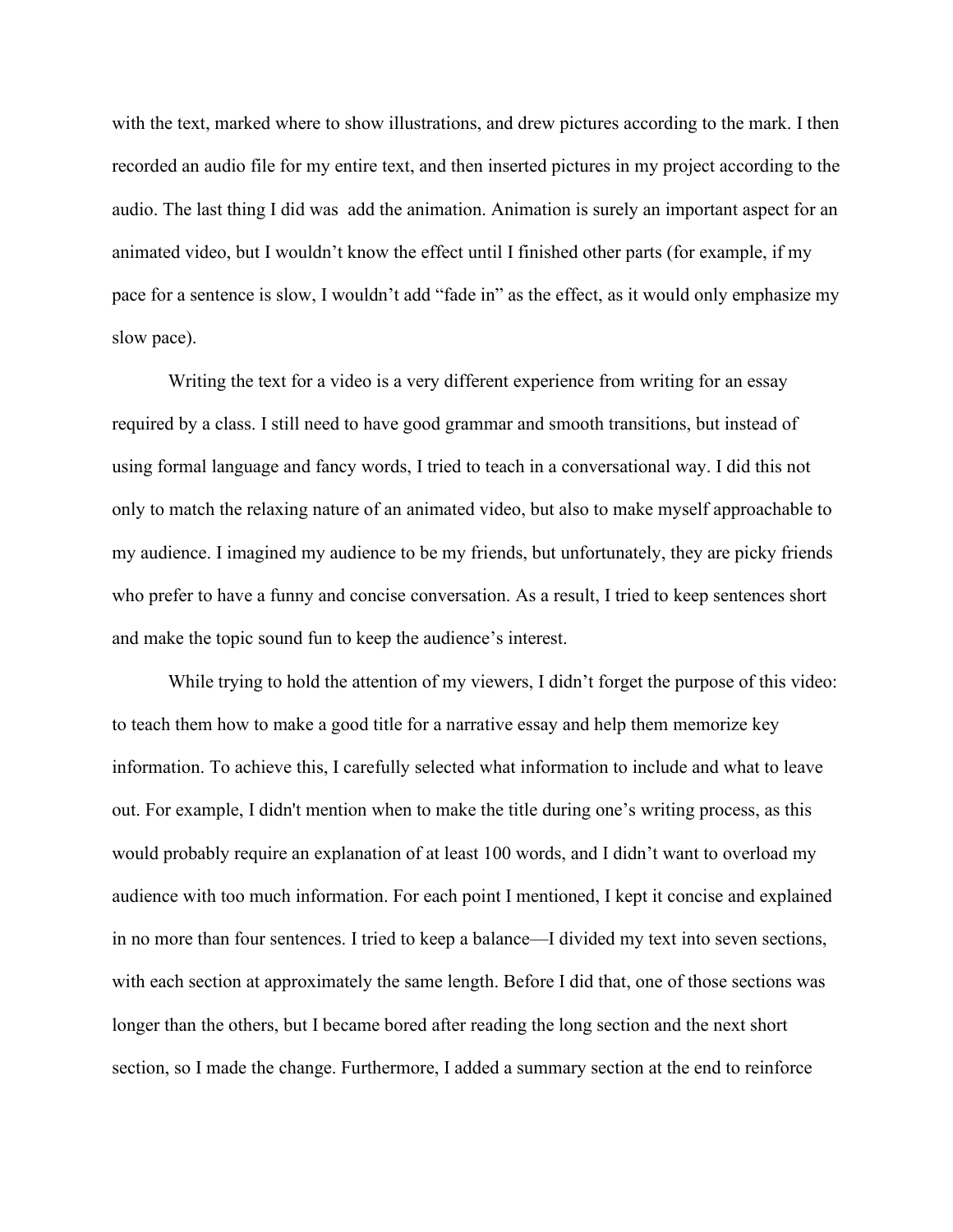my audience's memory about key information. I thought of replacing my narration with background music, but Dr. Chenoweth suggested that I read it, as this is what most videos do for their summary part. Her advice makes sense, as my audiences would probably remember better if they looked at the illustration and listened to my narration at the same time, so I instead read the summary part.

Illustration is another key element of an animated video. When drawing, it is important to choose the right number of pictures—enough to represent the most important information, but not so few that it affects the audience's viewing experience (McCloud). The way I took to reach the balance was to watch the draft video from an audience's view - if some pictures distracted me from learning knowledge, I deleted them; if I stared at a single motionless picture for long, I either drew more or added an animation to it to make it vivid (I learned the latter trick from the video "How to STUDY", and the classic animation in this case is "zoom in").

As for each picture, I drew it as simply as possible, not only because it's hard to draw in an elaborate way on an iPad, but also to ensure clarity—that my picture conveys the exact message that I want my audience to know (McCloud). However, drawing in a minimalist way doesn't mean all my pictures are sketched in black. I portrayed some pictures in color while leaving others in black and white to create a contrast. Sometimes I did it due to the scene itself; for example, I drew the image of an article in black and white because an article is an ordinary thing, but for the scene of Chinese New Year, I drew it in color to highlight the festive aura. Other times, I did it to emphasize the key point. For instance, regarding the sentence "Tip 1: name your essay with an object," I wrote the word "object" in yellow and the others in black so that my viewers would remember the main point, "name with object."